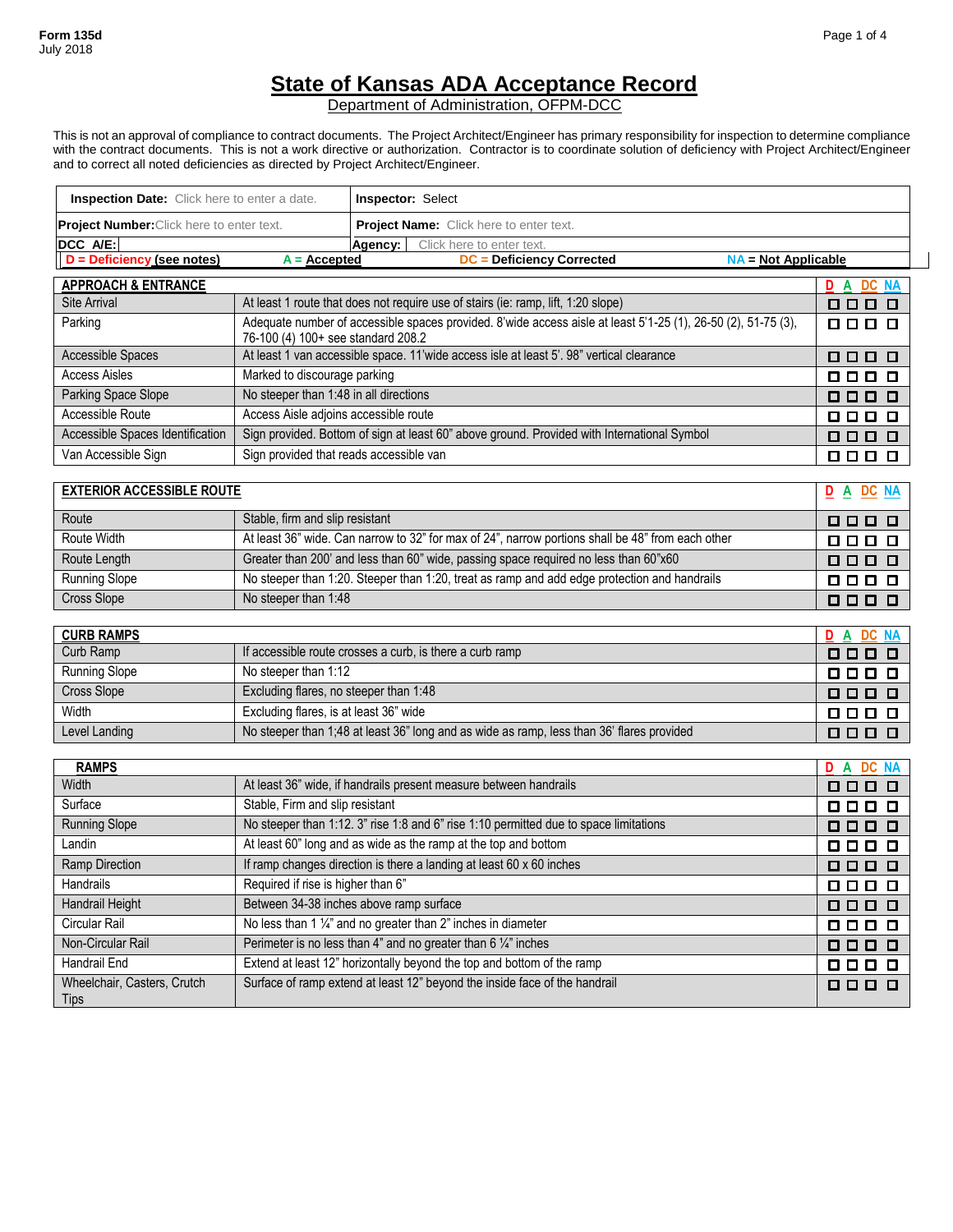| <b>ENTRANCE</b>        |                                                                                                   | D A DC NA |
|------------------------|---------------------------------------------------------------------------------------------------|-----------|
| <b>Main Entrance</b>   | Is main entrance accessible                                                                       | 000 O     |
| Alternate Entrance     | If main entrance is not accessible is there an alternate entrance with same hours of use          | 000 O     |
| Inaccessible Entrances | Have a sign indicating the nearest accessible entrance                                            | 000 O     |
| International Symbol   | Is there a sign located at the accessible entrance                                                | 8888      |
| <b>Clear Opening</b>   | At least 32" between face of door and stop with door opened 90 degrees                            | 000 Q     |
| Front Approach         | Is there at least 18" of maneuvering clearance beyond latch side and 60" in depth                 | 8888      |
| Threshold              | If threshold is vertical no more than $\frac{1}{4}$ " high                                        | 000 Q     |
| Door Hardware          | Operable with 1 hand, does not require tight grasping, twisting or pinching of the wrist          | 000 O     |
| Door Closure           | Takes at least 5 secs to close from an openable 90 degrees to a position of 12 degrees form latch | 000 O     |
| Vestibule (2 doors)    | Distance between doors is at least 48" plus the width of the doors when swinging into the space   | 8888      |
| Carpets/Mats           | No higher than $\frac{1}{2}$ " thick                                                              | 000 O     |

| <b>ACCESS TO GOODS &amp; SERVICES</b> |                                                          | DA<br>- DC |
|---------------------------------------|----------------------------------------------------------|------------|
| Direct Access                         | Provided to main floor, lobby and elevators              | 000 N      |
|                                       |                                                          |            |
| <b>INTERIOR ACCESSIBLE ROUTES</b>     |                                                          | D.         |
| $\cdots$ $\cdots$                     | $\cdots$<br>$\cdots$<br>$\sim$<br><br>$\sim$ $\sim$<br>. |            |

| Accessible Route | At least 1 accessible route to all public spaces                                        | 0000  |
|------------------|-----------------------------------------------------------------------------------------|-------|
| Cross Slope      | No steeper than 1:48                                                                    | 000 O |
| Projections      | No more then 4" into the path of travel. ie. Drinking fountains, fire extinguishers ect | 0000  |
| Projections      | More than 4", is bottom leading edge at 27" or lower or 80" or higher above floor       | 0000  |
| Elevators/Lifts  | Are available to all public areas                                                       | 000 C |

| <b>ELEVATORS</b>                  |                                                                                   | D A DC NA |
|-----------------------------------|-----------------------------------------------------------------------------------|-----------|
| <b>Dimensions</b>                 | Is interior at least 54" deep by 36" wide and at least 12 sq. ft clear floor area | 000 O     |
| In-Car Controls                   | No less than 15" and no greater then 48" above the floor                          | 8888      |
| In-Car Parallel Approach Controls | Up to 54" above the floor                                                         | 000 O     |
| In-Car Control Buttons            | <b>Raised Braille</b>                                                             | 000 O     |
| In- Car Audible Signals           | Sound provided as the car passes or is about to stop at a floor                   | 000 O     |
| Floor ID Signs                    | Is there a sign on both door jambs identifying the floor. Is there a tactile Star | 8888      |
| <b>Tactile Star</b>               | Shall be provided on both jambs at the main entry level                           | 000 O     |
| <b>Text Characters</b>            | Raised and Braille                                                                | 000 Q     |
| Call Buttons                      | 42" from middle of device to the floor                                            | 000 O     |
| <b>Hall Lanterns</b>              | 72" from middle of device to the floor                                            | 8888      |
| Signage                           | 48" from baseline of lowest character and 60" to baseline of highest character    | 000       |

| <b>PLATFORMS / LIFTS</b> |                                                               | <u>D A DC NA</u> |
|--------------------------|---------------------------------------------------------------|------------------|
| Assistance               | Can it be used without assistance from others                 | 000 O            |
| Approach                 | 30" wide by at least 48" long space to reach controls of lift | 000 O            |
| Lift Controls            | No less than 15" and no greater than 48" above the floor      | <b>0000</b>      |
| Inside lift Space        | 30" wide by at least 48" long                                 | 000 Q            |
| End Door                 | Opening is at least 32"                                       | 000 O            |
| Side Door                | Clear opening is at least 42"                                 | 8888             |

| <b>INTERIOR DOORS</b> |                                                                                                   | D A DC NA             |
|-----------------------|---------------------------------------------------------------------------------------------------|-----------------------|
| Door Opening          | At least 32" clear between the face of door and the stop, when door opened 90 degrees             | $\Box \Box \Box \Box$ |
| Front Approach        | Is there at least 18" of maneuvering clearance beyond latch side and 60" in depth                 | <b>0000</b>           |
| Threshold             | If threshold is vertical no more than $\frac{1}{4}$ " high                                        | 0000                  |
| Door Hardware         | Operable with 1 hand, does not require tight grasping, twisting or pinching of the wrist          | 0000                  |
| Operable Parts        | No less than 34" and no greater than 48" above the floor                                          | $\Box \Box \Box \Box$ |
| Door Force            | Can be easily opened with less than 5lbs of force                                                 | <b>0000</b>           |
| Door Closure          | Takes at least 5 secs to close from an openable 90 degrees to a position of 12 degrees form latch | 0000                  |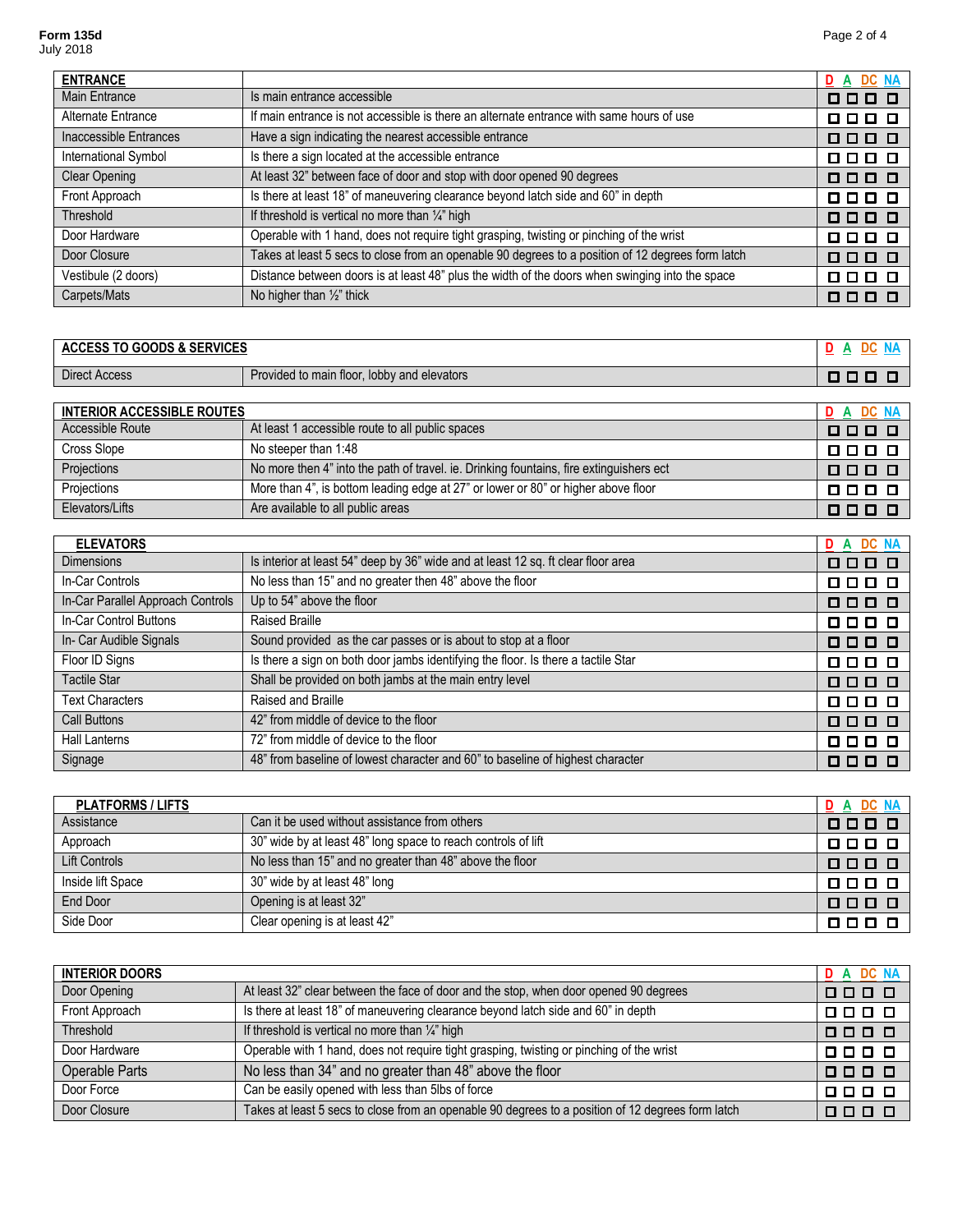| <b>ROOMS &amp; SPACES</b> |                                      | DC NA |
|---------------------------|--------------------------------------|-------|
| Aisles & Pathways         | Are at least 36" wide                | ----  |
| Route                     | Stable, firm and slip resistant      | ----  |
| Carpets/Mats              | No higher than $\frac{1}{2}$ " thick | 0000  |

| <b>CONTROLS – LIGHT SWITCHES, ETC.</b> |                                                                                        | D A DC NA |
|----------------------------------------|----------------------------------------------------------------------------------------|-----------|
| Aisles & Pathways                      | At least 30" wide 48" long for forward or parallel approach                            | 000 C     |
| Operable parts                         | No higher than 48" above the floor                                                     | ----      |
| Operation                              | Can be operated with 1 hand and without tight grasping, pinching or twisting the wrist | 000       |

|                              | SEATING: ASSEMBLY AREAS/THEATER STYLE CLASSROOMS                                                         |             |
|------------------------------|----------------------------------------------------------------------------------------------------------|-------------|
| <b>Spaces</b>                | Adequate number of wheelchair spaces provided 4-25 (1), 26-50 (2), 51-150 (3), 151-300 (4), 300+ 221.2.1 | 0000        |
| Location                     | Spaces dispersed to allow location choices and viewing angles equivalent to other seating                | 000 O       |
| Seating Clear Line of Sight  | Have a clear line of sight over and between the heads of others in front of them                         | <b>0000</b> |
| Standing Clear Line of Sight | Have a clear line of sight over and between the heads of others in front of them                         | 000 O       |
| Width                        | Wheelchair space is at least 36"                                                                         | 0000        |
| Adjoining Width              | Two adjacent spaces are each at least 33' wide                                                           | 000 O       |
| Depth                        | Entered from front or rear it is at least 48" side entrance is 60"                                       | <b>0000</b> |
| <b>Companion Seat</b>        | Is provided                                                                                              | 000 O       |

|                    | SEATING: DINING RESTAURANTS & CAFETERIAS / NON-EMPLOYEE WORK (LIBRARIES, CONFERENCE ROOMS   | D A DC NA |
|--------------------|---------------------------------------------------------------------------------------------|-----------|
| Route Width        | At least 36" wide to accessible seating                                                     | ----      |
| Accessible Surface | At least 28" no greater than 34" above the floor. Children at least 26" no greater than 30" | 000 O     |
| Forward Approach   | At least 30" widy by at least 48" long for forward approach                                 | 0000      |
| Knee Space         | At least 27" high and at least 30" wide                                                     | 8888      |

| <b>C: GENERAL</b><br><b>SEATING.</b> | <b>L - RECEPTION AREAS, WAITING ROOMS</b>                                 |  |
|--------------------------------------|---------------------------------------------------------------------------|--|
| Space                                | At least one space at least 36" wide by 48' long for person in wheelchair |  |

| BENCHES LOCKER DRESSING, FITTING ROOMS |                                                                                                         |     |
|----------------------------------------|---------------------------------------------------------------------------------------------------------|-----|
| Bench                                  | At least one room with a bench is provided                                                              | 000 |
| Bench Clear Floor Space                | Clear floor space at least 30" wide by at least 48" long at the end of bench and parallel to short axis |     |

| FOOD SERVICE LINES - CAFETERIAS, SALAD BARS, EST-IN FAST FOOD |                                                                                                            | D A DC NA             |
|---------------------------------------------------------------|------------------------------------------------------------------------------------------------------------|-----------------------|
| Service Shelf                                                 | A Parallel Approach is provided                                                                            | $\Box \Box \Box \Box$ |
| <b>Dispensing Device</b>                                      | A Parallel Approach is provided                                                                            | 0000                  |
| Service Shelf/Dispensing Device                               | No higher than 48" above the floor with or without an obstructed forward approach                          | 0000                  |
| <b>Shallow Obstruction</b>                                    | No deeper than 10" w/ parallel approach and Service Shelf/Dispensing Device no higher than 48"             | 0000                  |
| <b>Shallow Obstruction</b>                                    | No deeper than 10" - 24" deep w/ parallel approach and Service Shelf/Dispensing. Device no higher than 46" | $\Box \Box \Box \Box$ |
| < 20" Obstruction                                             | Floor Space extends under the obstruction, same depth as the obstruction. Shelf no higher than 48"         | 0000                  |
| 20"-25" Obstruction                                           | Floor Space extends under the obstruction, same depth as the obstruction. Shelf no higher than 44"         | $\Box \Box \Box \Box$ |
| <b>Tray Slide</b>                                             | Top no less than 28" and no greater than 34" above floor                                                   | 000 O                 |

| <b>TOILETS</b>           |                                                                                                   | D A DC NA    |
|--------------------------|---------------------------------------------------------------------------------------------------|--------------|
| Directional Signs        | Are there signs at inaccessible toilet rooms that give directions to accessible toilet rooms      | 000 O        |
| International Symbol     | Sign at the accessible toilet room with the International Symbol of Accessibility                 | 88 8 8<br>D  |
| Signage                  | characters contrast with their backgrounds, raised, braille, on wall on latch side of door        | 0 0 0 0      |
| Clear Opening            | At least 32" between face of door and stop with door opened 90 degrees                            | 0 0 0 0      |
| Front Approach           | Is there at least 18" of maneuvering clearance beyond latch side and 60" in depth                 | 000 Q        |
| Threshold                | If threshold is vertical no more than $\frac{1}{4}$ " high                                        | 000 O        |
| Door Hardware            | Operable with 1 hand, does not require tight grasping, twisting or pinching of the wrist          | 000 O        |
| Operable Parts           | No less than 34" and no greater than 48" above the floor                                          | 8 8 8 9<br>D |
| Door Force               | Can be easily opened with less than 5lbs of force                                                 | 000 O        |
| Door Closure             | Takes at least 5 secs to close from an openable 90 degrees to a position of 12 degrees form latch | 0 0 0 0      |
| Mirror over lavatory     | Bottom edge of the reflecting surface no higher than 40 inches above the floor                    | 000 O        |
| Mirror not over lavatory | Bottom edge of the reflecting surface no higher than 35 inches above the floor                    | 0 O          |